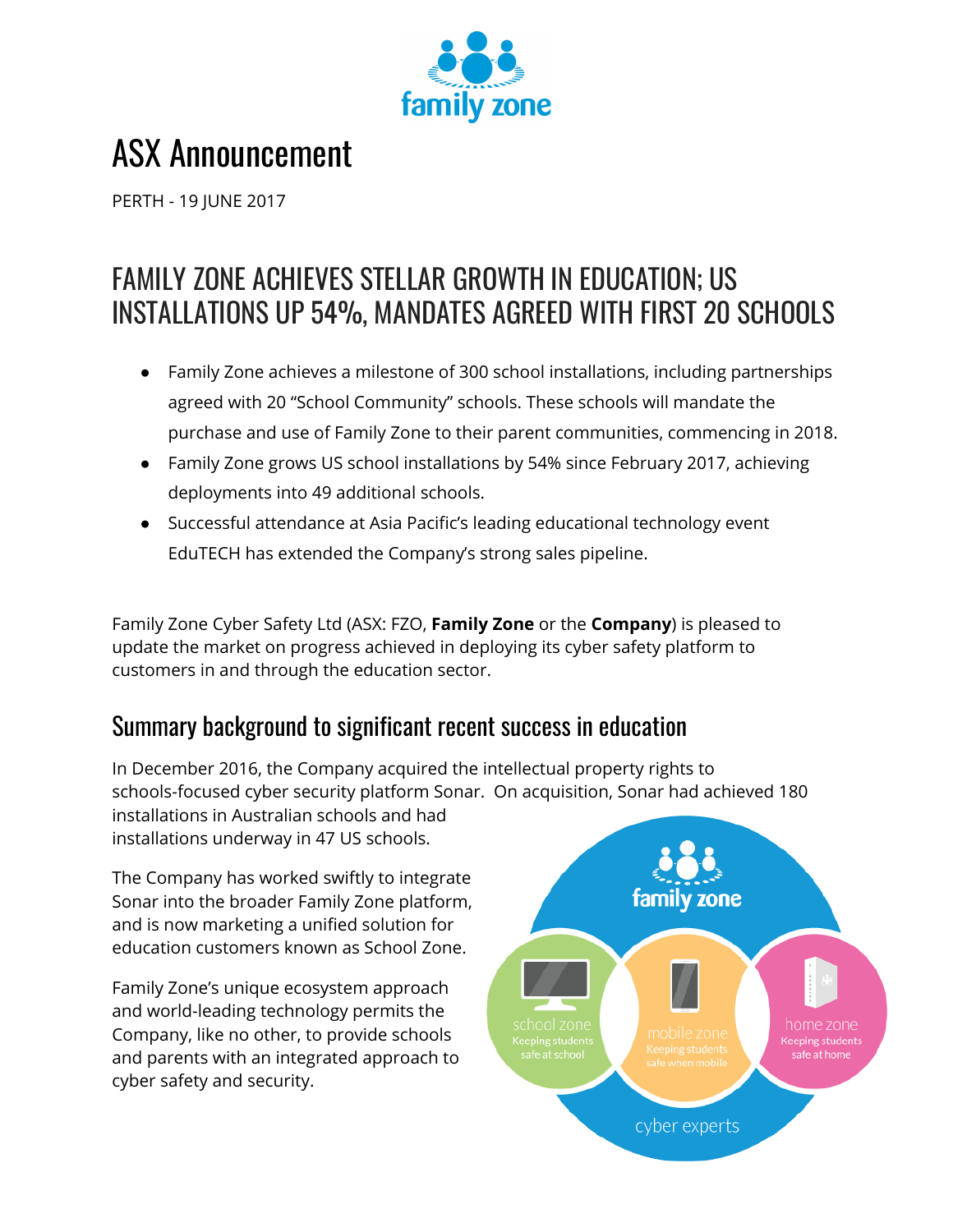

School Zone solves the two biggest technology problems facing schools today:

- 1. Managing the extension of schools' duty of care to students' mobile devices; and
- 2. Engaging parents and students in cyber safety.

Family Zone's recent "School Community" promotion — where schools agree to mandate the use of School Zone to parents and students — has been warmly received by new and existing education clients.

#### Growing business development momentum in US and Australia, with mandates beginning to flow

The Company's recent business development activities have seen Family Zone achieve a milestone of installation in 300 schools across Australia and the US, including now 125 in the US.

Furthermore, since the Company launched its "School Community" promotion in April 2017, Family Zone has agreed terms with 20 Australian schools which will see each school mandate the purchase and use of School Zone to their parent communities from the beginning of the 2018 school year.

These 20 schools will commence promoting the Company's products to their parent communities in term 3, 2017.

To put this significant step and broader opportunity in perspective:

- These 20 schools represent close to 15,000 Australian families;
- Revenue from Family Zone's partner offer will range between AU\$60 and AU\$90 per annum upfront per family; and
- To each of these families, the Company can market Family Zone add-on services, including subscriptions for cyber experts, extended family support and the Family Zone Box (safe WiFi access point).

The Company is pleased with the rapidly growing awareness of its School Zone solution within the education sector, and notes a strong sales pipeline including major Catholic, Christian and Muslim school groups and tech vendors across Australia.

### Family Zone presence in the US continues to grow

Family Zone has continued to expand its presence in the US education market, adding 49 schools through two school districts in West Virginia. These schools are now running Proof of Concept deployments of Sonar with a view to transition to School Zone in the September quarter.